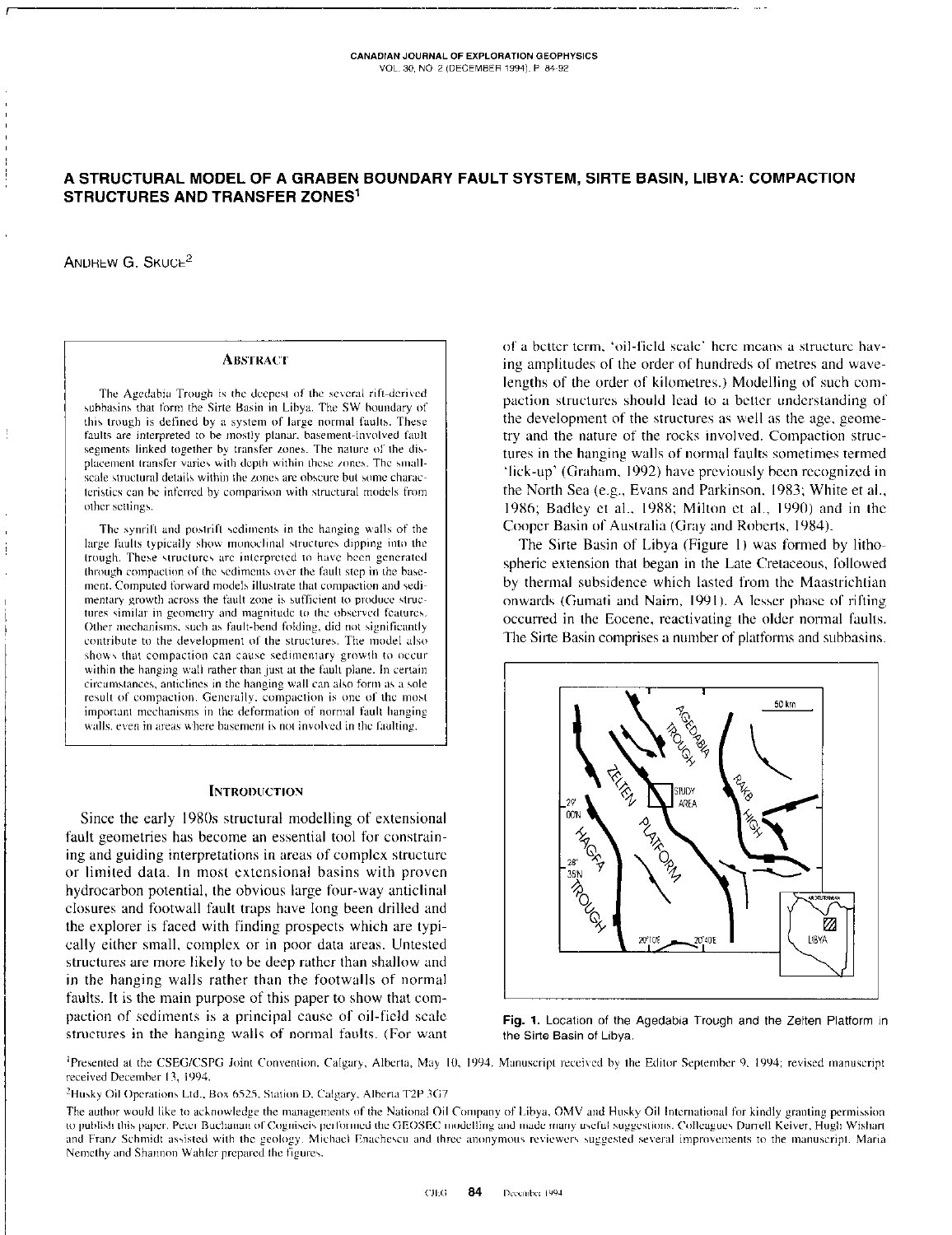The deepest of the subbasins is the Agedahia (or Sirte) Trough which contains Upper Cretaceous and Tertiary sediments more than 6 km thick. At the time of writing, no well has yet penetrated the complete sedimentary section within the trough. The study area (Figure I) straddles the fault zone that marks the boundary between the Agedahia Trough and the Zelten Platform.

Figure 2 summarizes the formation names and lithologics of the major units in the study area. The lower parts of the Rakh and the Etcl Formations are not present on the Zelten Platform. The most economically significant reservoir units in the area are the prerift Nubian Sandstones (Clifford et al., 1980) of the Sarir Formation that lie directly on the hasemcnt and the pinnacle reefs and platform carbonates of the Sabil Formation (Terry and Williams. 1969). Giant oil fields in the area consist either of large structural closures on the platforms or stratigraphically trapped Upper Sabil reefs within the Agedahia Trough.



Fig. 2. Generalized stratigraphic column for the study area. The lower part of the Rakb Fm and the Etel Fm are not present on the Zelten Platform. No wells in the area have penetrated units older than the Orange horizon in the Agedabia Trough in the immediate area, so the deep geology is extrapolated from further away.

## **STRUCTURE**

Figure 3 shows an interpreted time-migrated seismic line over the normal fault which separates the Agedahia Trough from the Zelten Platform. Two nearby wells have been projected a few hundred metres onto the line. These control the identification of seismic markers down to the top Kalash horizon within the trough and the top Bahi horizon on the platform. Basement was penetrated in neither well, but other nearby wells on the Zelten Platform have reached basement and allow the picking of the top basement horizon on the platform. The basement top typically produces a weak seismic response in this part of Libya and its interpretation often has to be ghosted in. A deep well within the trough, some 20 km to the east, penetrated about 800 m into the Rakh Formation. The 'Orange' horizon is observed just below the hasc of this well and has heen tentatively correlated to the top of the Campanian. The time section was converted to depth (Figure 4) using velocities dcrivcd from sonic logs in nearby wells and extrapolated helow the 'Orange' horizon. Inverse image ray modelling, using the program '2D-AIMS', was performed to remove any depth migration effects which were. in any case, slight.

The position of the normal fault is defined in the upper and middle parts of the section by reflection terminations of the horizons in the footwall and hanging wall: however. its deeper geometry is not clear. The NE-dipping reflectors at depth, below the Orange horizon, are thought to be partly real structural dips, hut where these retlcctors occur in the footwall of the fault they are interpreted as wavefront artifacts produced by the migration. The fault is mostly planar, hut a slight fault bend has been interpreted around 2 seconds. Depth conversion tends to rcducc the apparent amounr of listric fault curvature observed on time sections since average velocities generally increase with depth. Some horizons show slight rollover into the fault and a minor antithetic fault is observed.

Apart from the normal fault itself, the most significant structure on the section is the monocline seen in all nonbasement reflectors in the hanging wall of the fault. The structure dips to the NE, away from the fault, and is hounded to the SW and NE. respectively, by anticlinal and synclinal fold axes. Two characteristics of this monocline are important: (1) the steepness of the monocline is greater on deeper horizons,  $10^{\circ}$  at the Harash,  $18^{\circ}$  at the Kalash and  $21^{\circ}$  at the Orange; (2) the axial plane of the syncline that defines the NE limit of the monocline is approximately vertical.

Consideration of these two factors Icd to the interpretation of the monocline as a compaction structure over the hasement fault block. Generally, one would expect compaction effects to increase with depth. The process of compaction is driven by gravity: in the absence of other forces. any particle displacement should therefore be straight downwards. Any deformation due to differential vertical movements can be modelled by vertical simple shear. Therefore, any folding induced by compaction would he expected to have vertical axial planes.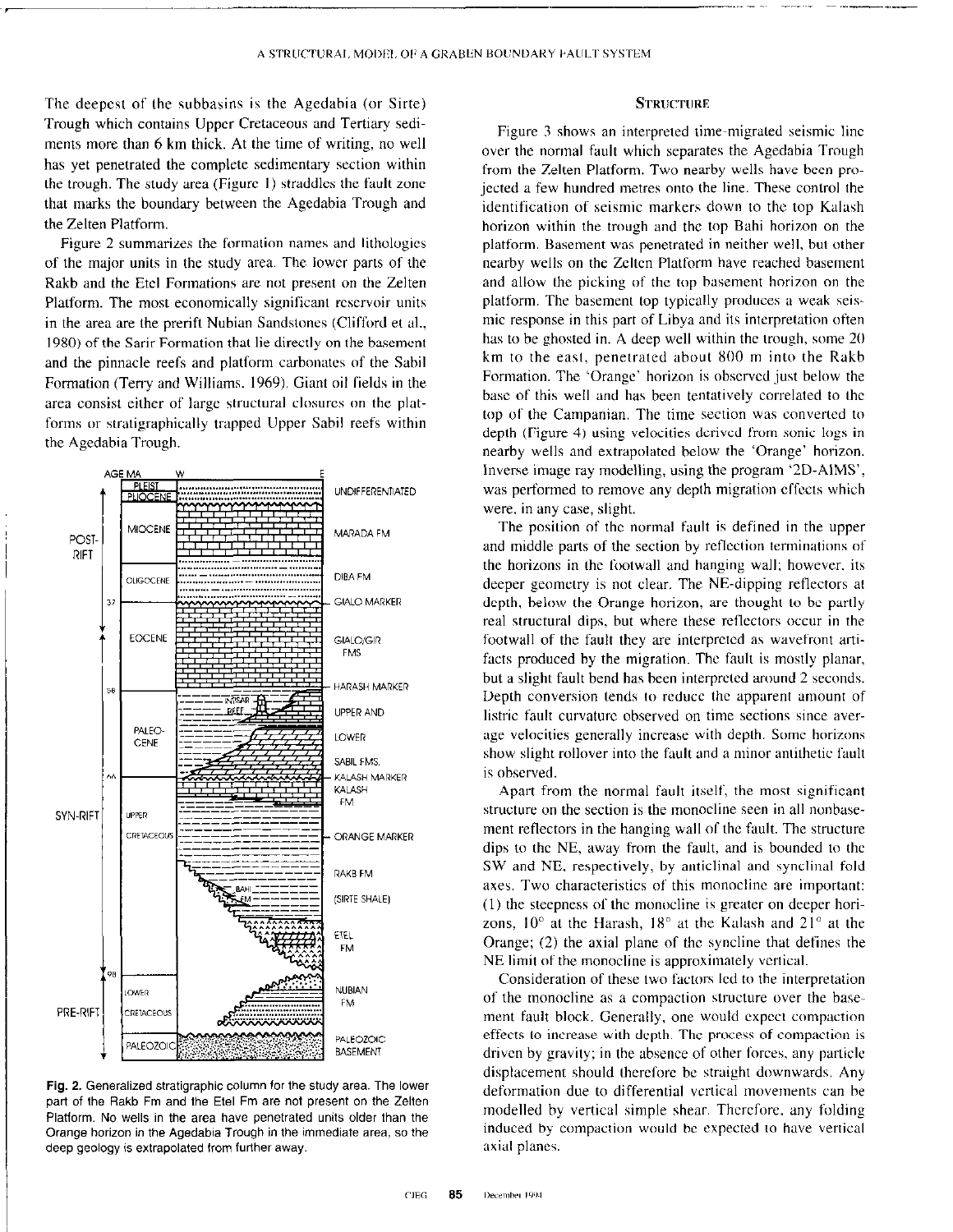If a planar geometry for the deeper part of the fault is assumed, then the top basement depth within the trough can be readily estimated as lying at the intersection of the downward projection of the fault plane and the synclinal axial plane of the compaction fold. 'Basement', for these purposes, would include any noncompactable or precompacted sediments such as the prerift Sarir Sandstones. Obviously. any such estimate is going to be crude, but it has the advantage that it can he made quickly and simply on a seismic time section (if the velocities do not change abruptly) and is likely to be as good as or better than estimates made from other geophysical techniques such as gravity or magnetics in areas where there is no direct control (seismic or well data) of basement depths. Map views of the fault system (Figure 5) show that, for the most part, the monoclines that developed in the hanging wall lie approximately vertically above each other and are coincident with the interpreted basement fault heaves.

Along strike to the NW, the expression of the normal fault hecomes more complex, the fault divides into two or more splays and, in places, rollovers of some of the shallow hanging wall horizons indicate that the fault is not always strictly planar. Two small transfer zones have been interpreted (Figures  $5, 6$ ). The details within the transfer zones cannot be fully imaged with the available two-dimensional seismic coverage and the basement structure is conjectural since it is

SW NE **WELL** в 0.0 GIALO 1.0 **GIALO** HARASH KALASH Seconds **HARASH** 2.0 **BASEMENT KALASH ZELTEN PLATFORM** ORANGI 3.0 **BASEMENT AGEDABIA TROUGH**  $2 km$ 



Fig. 3. Migrated Vibroseis line across the fault that separates the Zelten Platform from the Agedabia Trough. The line is located in the southern part of the study area outlined in Figure 1.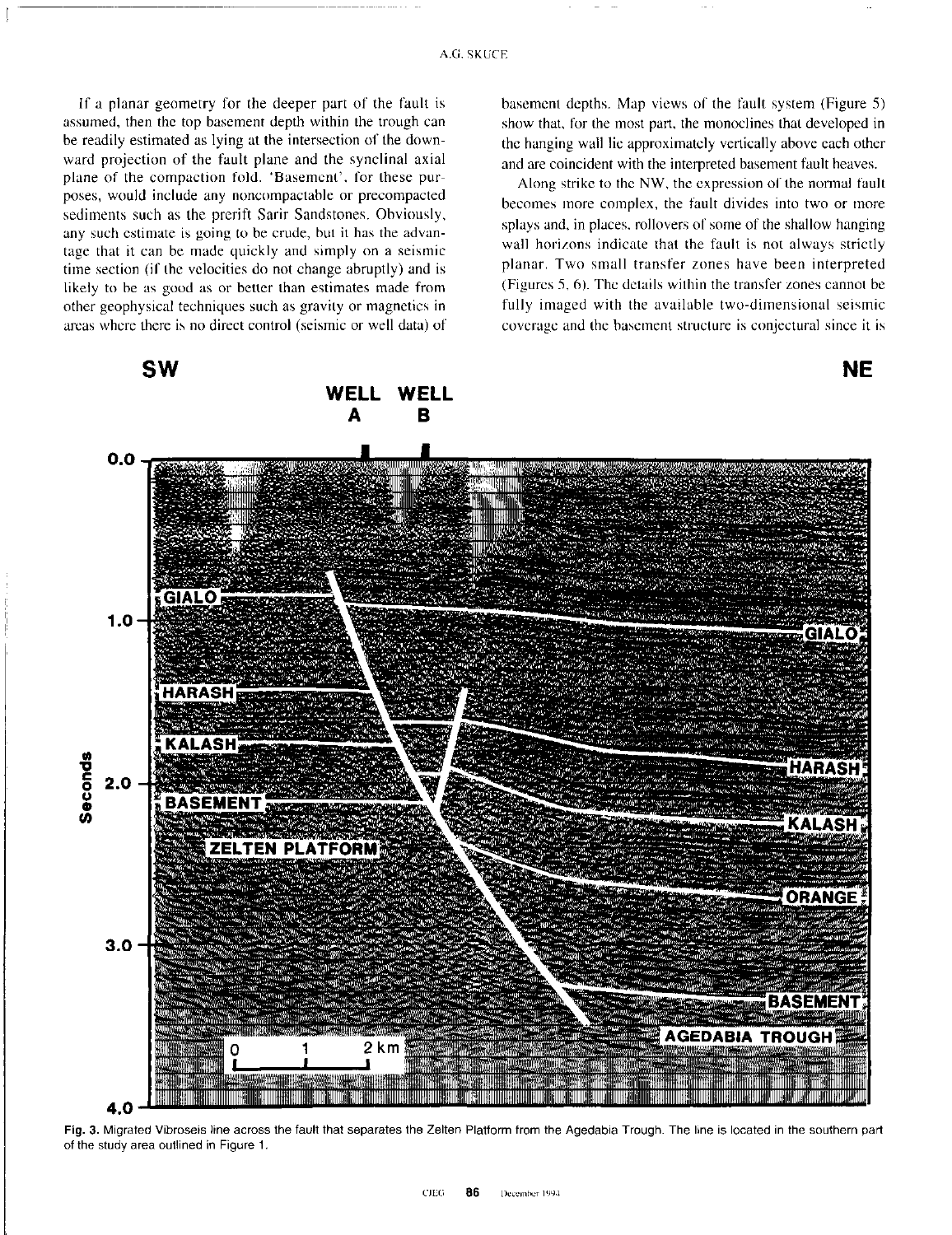project to the second contract of the component construction and contract the contract of the contract of the c



Fig. 4. Depth-converted interpretation of data in Figure 3.

based largely on the structural model described above. Seismic sections that run across the transfer zones are difficult to interpret since they are contaminated with energy from out of the plane of the section. Three-dimensional seismic data arc required to properly image these fatures. The transfer zones are similar to the model proposed by Peacock and Sanderson (1994) (compare their figure I2 with my Figure 6). At the level of the Gialo horizon (not shown) the normal fault traces do not overlap at the transfer zone; Morley et al. (1990) would classify this kind of transfer zone as 'approaching', whereas the map view pattern at the deeper horizons (Harash, Kalash) would he classified by them as 'overlapping'. At deeper levels still. the faults arc inferred to he hard-linked by transfer faults. Peacock and Sanderson (1994) noted that the different character of the transfer zones with depth reflects the devclopmcnt of the zones as fault displacement increases and the originally indcpendcnt faults extend laterally, eventually starting to interact. Thus, the shallowest horizons, where the fault displacements are smallest, have a geometry that probably resembled the geometry 01 transfer zones at deeper horizons at an earlier stage of the rifting.

Studies of the distribution of strain in normal fault zones show that extension is predominantly cffcctcd on the largest faults cxccpt within transfer zones where smaller faults. mostly below the limits of seismic resolution. take up a larger proportion of the extension ( Childs et al., 1994; Morley. 1994). Within transfer zones, the relay ramp will he subject to torsion, causing the orientations of the faults and fractures to he variable (Peacock and Sanderson, 1994). Because segments of permeable horizons are less likely to he isolated by fault offsets and because fracturing is likely to he more intense, transfer zones are prone to being areas of enhanced permeability compared with the larger, simpler faults between the transfer zones. At shallower levels, relay ramps will connect the same horizon in the footwall and hanging wall directly, without any faulting. Thus, transfer zones will provide hydrocarbon migration pathways. which is beneficial for the charging of footwall traps hut detrimental

for the seals of hanging wall traps that involve a transfer zone. D. Klepacki (personal communication) has pointed out that some of the overthrust traps in the Foothills of the Canadian Rockies are not full to their structural spill point and that leakage seems to occur at compressional transfer zones, where one would also expect a higher density of smaller faults and fractures with variable orientations.

Figure 6 can he contrasted with figure 4 of Morley et al. (1990). Their models of transfer zones in rifts involve listric faults with strong anticlinal rollovers in their hanging walls. Certain seismological studies of currently active normal faults show that these faults arc approximately planar and typically have dips in the range of  $45-65^{\circ}$  (Jackson, 1987; Westaway and Kusznir, 1993). Kusznir et al. (1991) show that basin models using essentially planar faults account for the subsidencc history and geometry of certain rift basins better than models that assume listric faults. Rollwcr of both bascmcnt and the sedimentary horizons is a necessary geometric consequence of listric faulting but is not observed in the case dcscrihcd in this paper. The models of Morley et al. (1990) are appropriate for linked fault systems in areas of detached faulting, such as deltas. In rifted areas large normal faults involving basement arc more likely to he subplanar features which terminate downwards in the ductile lower crust.

### A FORWARD MODEL

When the interpretation of compaction structures was first made, it was not clear as to whether or not it was quantiratively reasonable. Specifically. it was uncertain whether compaction alone was sufficient to produce features of the magnitude and geometry observed in the data and, if not, what additional mechanisms would have to be invoked to explain the origin of the structures. Accordingly, a forward model (Figure 7) was produced using the GEOSEC software. The purpose of this model was to determine the form and the order of magnitude of compaction slructurcs, given a set of quantitative assumptions about the structural and sedimentary history of the part of the Sirte Basin examined in this paper. No attempt was made to produce an exact match between model and example.

Within the modelling program, compaction occurs according to the thickness of sediments directly above the layer at a particular point. Porosities do not vary with depth for any particular vertical column within a layer and a layer does not compact under its own weight. These assumptions may produce modelling artifacts that could be reduced by making the layers thinner. The compaction profile selected for the shale units was the Baldwin-Butler (1985) relationship. The maximum permitted porosity of shales within the program (i.e., at zero depth) is limited to  $45\%$ . This means that a fully compacted (i.e., zero porosity) shale at depth will have a bed thickness that is 55% of its original thickness when deposited. Mixed lithologies compact at rates proportionally between the rates for the pure lithologics. Sands compact according to the Sclater-Christie curve and carbonates according to the Schmoker-Hailey relationship, as described in Baldwin and Butler (1985).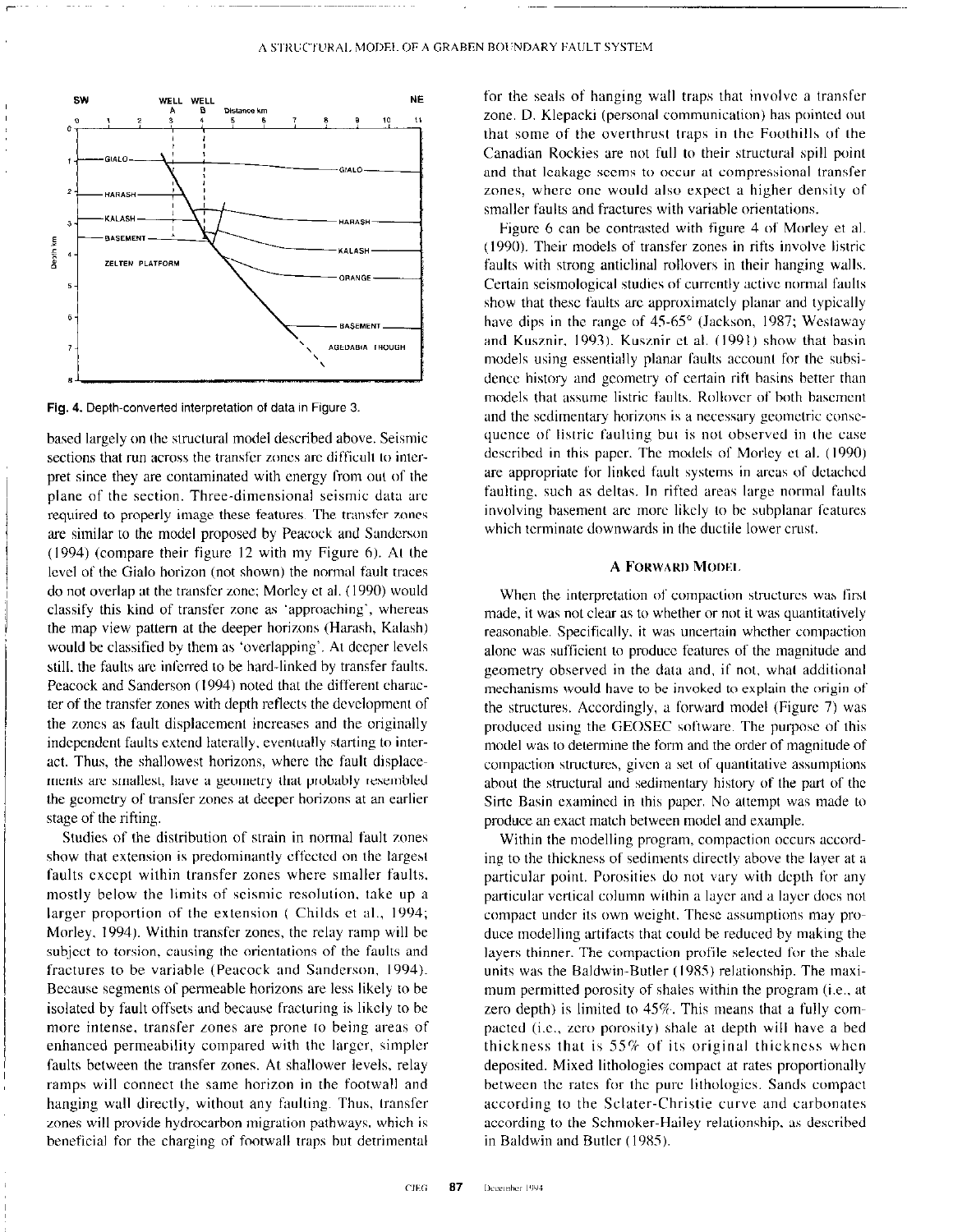The development of the model at each stage is shown in Figure 7. The first compaction structures appear at stage 4. In stage 5, unit c is deposited as a thicker unit in the hanging wall than the footwall due to compaction subsidence of unit a. Note that the thickening of unit c occurs above the hanging wall and not as growth across the fault plane. Stages 6 and 7 show the effects of further compaction, subsidence and deposition. For the first time, in stage 8, compaction occurs in the footwall. The fault moves again in stage 9, cutting through and displacing units c and d, followed by the deposition of unite.

Note that unit e thickens both at the fault plane and within the hanging wall due to compaction of lower units. The fault in the shallower section in stage  $9$  is assumed to have the same dip as its continuation below where it offsets the hasement. At stage IO. compaction has resulted in the upper part of the fault rotating, producing a convex fault bend at the footwall cutoff of the basement horizon. Continued movemcnt on the fault (not modelled) would result in fault-bend folding in the units ahove the bend.

The top of unit e in stage IO has formed an anticline. This feature is, in part, an artifact resulting from the thinning by faulting of unit d before compaction. The use of thinner intervals with intermediate compaction stages for unit e would diminish this effect. Nevertheless, there could he geological



Fig. 5. Map views of some of the horizons interpreted in Figures 3 and 4. Fault heaves for the Harash and Kalash horizons are shown in black; basement fault heaves are shown with a diagonally shaded ornament; the Orange horizon is not present in the footwall, so only its hanging wall cutotf is shown. The shaded areas mark the extent of steeper than regional basinward (NE) dips for the three nonbasement horizons. Note the coincidence between these areas and the basement fault heave (dotted lines). Note also that the faults at the Harash and Kalash levels overlap at the transfer zones, whereas the deeper two horizons do not. The area shown is the small rectangle in Figure 1. The antithetic fault shown in Figures 3 and 4 is omitted for clarity. The dashed line on the basement level map shows the approximate position of the seismic line (Figure 3).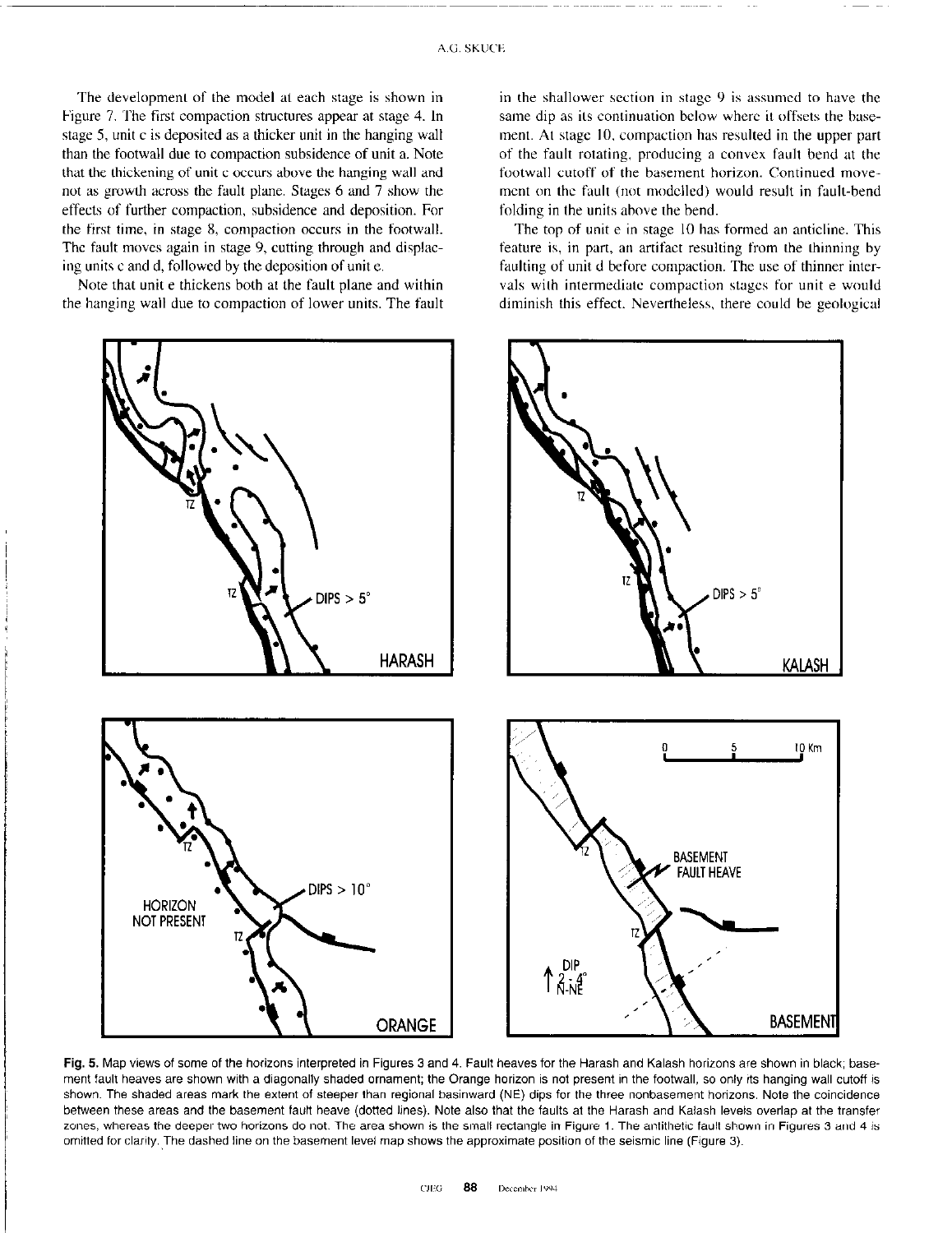circumstances where an anticline could devclop as a result of compaction in the hanging wall of a fault, as shown in the model. The final two stages of the model show the deposition of unit f and the continued compaction of the deeper units.

Comparison of the model with the actual depth interpretation (Figure 5) shows that many of the features of the model match the data quite well, especially the vertical nature of the synclinal fold axis and its location immediately above the hanging wall cutoff of the basement. The anticlinal axis of the fold is not vertical and is not related in a simple way to the footwall cutoff of the basement. The units c, d. e and I' are all thicker in the basin than over the platform. but only unit e thickens at the fault plane: the rest of the thickening occurs in the hanging wall of the fault above the basement fault heave. Such effects are also clearly seen in the data. Thus, sedimentary growth across a fault, as seen between two wells, need not occur in its entirety at the faull plane, as it might be interpreted on geological sections in the absence of seismic data.

The magnitude of the dips of the compaction structures  $(30^{\circ})$  is considerably greater on the models than is observed in the data  $(21^{\circ})$  at the level of the deeper horizons. A possible reason for this is the unknown lithologies of the deeper units; these could consist of rock types less compactable than the Baldwin-Butler shales chosen in the model. Alternatively, the deeper units could he composed of relativcly under-compacted shales, which also would mean that the model has overestimated the amount of compaction.

A further mismatch between the model and the data can he seen by comparing the shape of the Harash retlection in the immediate hanging wall of the fault in Figure 4 with the top of unit d in stage 12 of Figure 7. In the data, the horizon rolls over. dipping very slightly to the SW. whereas in the model the horizon dips to the NE. The rollover could be due to folding above a slight concave bend in the fault (referred to above) but this effect was not modelled. A model which combines fault-bend folding and compaction is likely to be complex since more than one deformation mechanism is



Fig. 6. Diagrammatic views of (a) and 'seismic' sections across (b) a normal fault and transfer zone. Section B, which runs above the transfer zone, will be contaminated with out of the plane energy and will be difficult to interpret. Note how the transfer zone changes in style with depth and how the compaction monoclines and relay structures interact.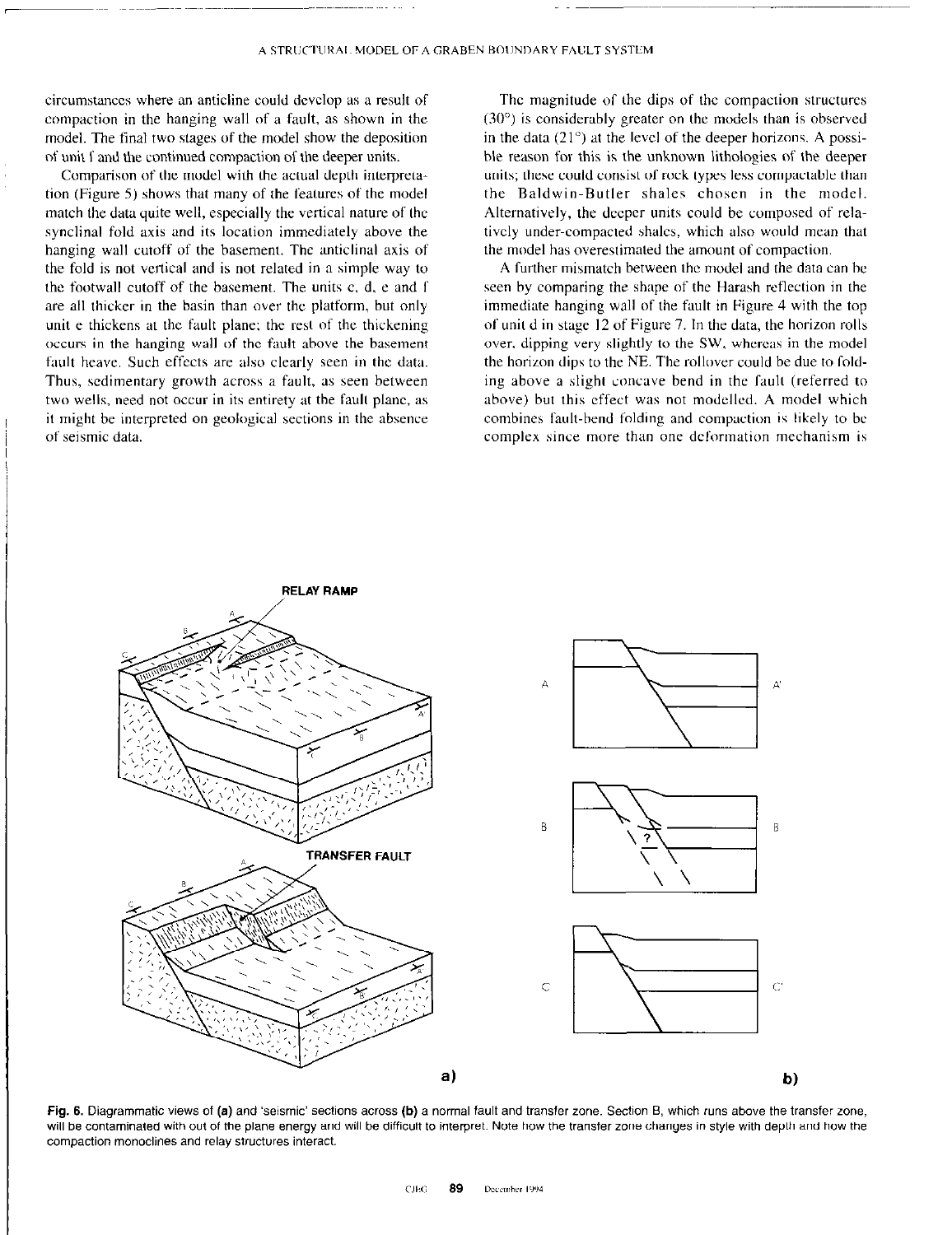$\bar{1}$ 

 $\mathbf{I}$ 



90  $\mathbf{C}\mathbf{I}\mathbf{E}\mathbf{G}$ December 1994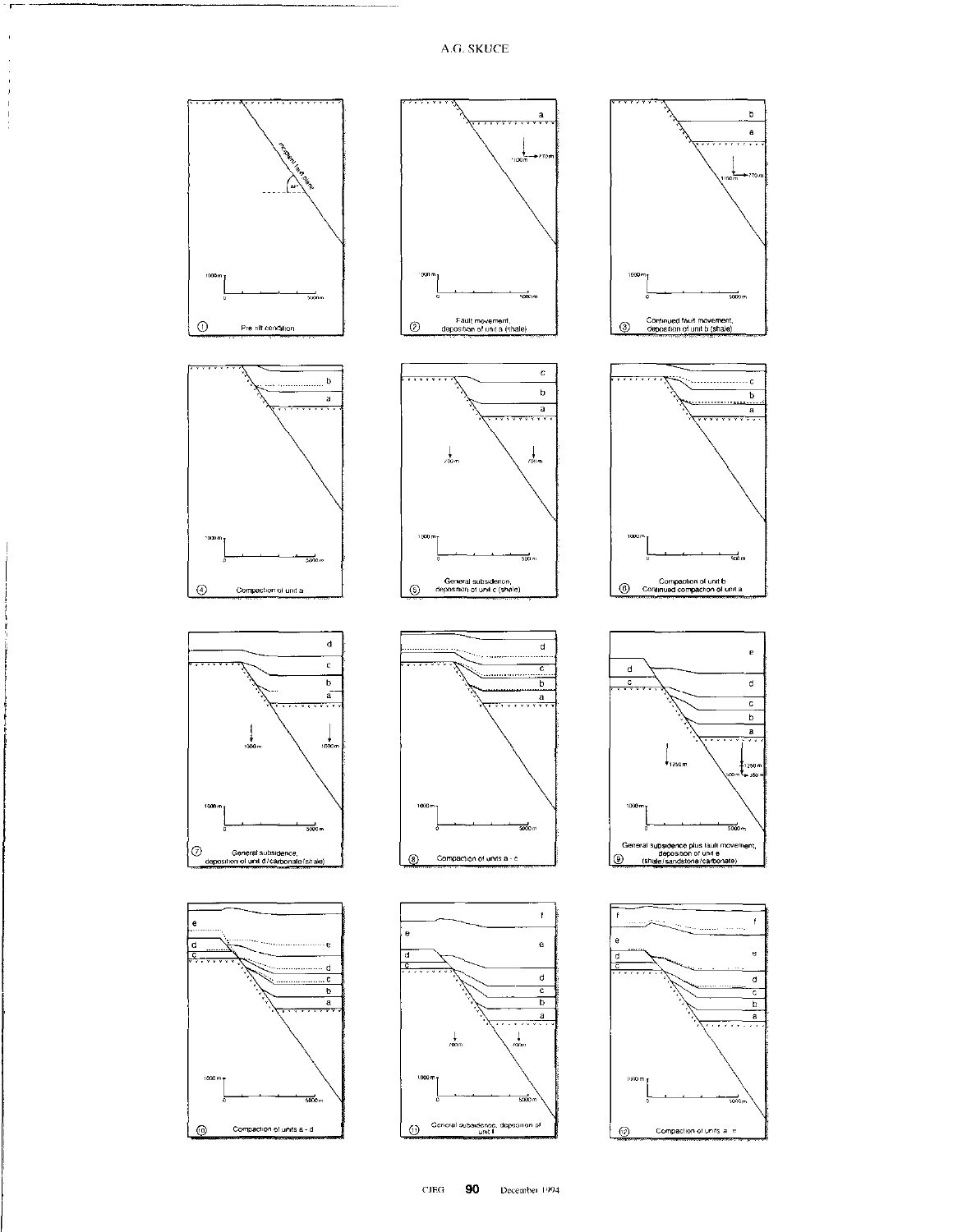active simultaneously. Here, compaction is assumed to he accommodated by normal simple shear. whereas rollover structures are hest modelled by using antithetically inclined simple shear (White et al., 1986; Xiao and Suppe, 1992).

The reduced dip of the upper part of the fault plane predieted in the model is not observed in the data. As noted above, the assumption in the model was that the original dip of the fault plane in the upper section before compaction (stage 9) was the same as that in the deeper section. If it had been assumed that the original fault dip in the shallow section was around 62<sup>°</sup>, then after compaction the dip of the fault would have been about the sane as in the deeper section.

Despite the limitations mentioned above, the model shown here does allow the following conclusion: oil-field scale structures can be formed by compaction of sediments above a normal fault. As a consequence of their geometry, these structures require a seal against the fault in order to form suitable hydrocarbon traps.

## **DISCUSSION**

There are several other mechanisms capable of producing hasinward (or synthetic) dips in the hanging walls of normal faults. for example: a) frictional drag along the fault plane (Waltham, 1990); b) extensional forced folding (Withjack et al., 1989); c) folding over convex fault bends (Xiao and Suppe, 1992); d) compressional tectonics or inversion (Frost, 1989; rebutted by Badley et al.. 1989); e) salt movements (Enachescu, 1988); f) strike-slip (flower) structures; and g) sedimentary structures (Xiao and Suppe, 1992).

All the above mechanisms have difficulty in accounting for one or more of the essential characteristics of the structure from the Sirte Basin described in this paper. For example, in Figure 4 the hanging wall dips increase with depth. This is easily accounted for by a compactional model because of the fact that compaction increases with depth. Mechanisms b), c), d), e) and  $f$ ) above, in their simplest forms, would produce uniform dips in the hanging wall sediments. Mechanisms a) and f) would predict structures of roughly equal intensity on either side of the fault, whereas the folding of the sediments is observed to be confined to the

hanging wall. More detailed arguments against the applicability of some of the mechanisms listed above may be found in Skuce (in press).

The compaction of sediments as they are buried is a process that always occurs and is well documented. This process is also a sufficient mechanism to account for the major structures observed and interpreted on seismic data over the normal fault example shown in Figure 4. Since alternative mechanisms do not account for all the important observed structural features and since there is no other direct evidence that different mechanisms have operated here, it is felt that compaction can confidently he considered the predominant deformation mechanism in this case.

The forward model of compaction structures in Figure 7 shows that subsidence and compaction of the sediments leads to dip changes in the hanging wall horizons. In contrast, subsidence and compaction of the footwall results only in dip changes to the fault, not the horizons, which remain horizontal. Although the magnitude of these particular characteristics of the model are partly dependent on the initial assumptions (horizontal beds, rigid basement, vertical deformation) similar kinds of effects will be seen in most other forward models that incorporate compaction and normal faulting. In particular, beds in the hanging wall of a normal fault can have compaction-induced dips regardless of the footwall lithology. For example, in stage 4 of Figure 7, any assumption of footwall composition would have produced the same geometry; the footwall is not compacted because it has not been buried deeper during stages I through 4. This means that identical lithologies and porosities could he present across the fault at stage 4, with the same net amounts of compaction having occurred (hut at different times, earlier in the footwall), hut compaction structures of the type shown in stage 4 would still have formed. Thus. compaction structures arc not necessarily the product of the amount of differential compaction across a fault hut, rather, are a result of the different relative timing of the compaction. Since normal faults usually result in increased subsidence of the hanging wall, compaction structures in the hanging wall are to be expected in the majority of cases, cvcn where basement is not involved. Compaction structures will not be seen only in cases where the hanging wall does not subside (i.e., where the footwall is uplifted) and in cases where the hanging wall sediments are uncompactable or precompactcd. Structures will also not form in cases where displacements due to compaction are exactly parallel to the fault plane (Waltham, 1990) as opposed to the vertical displacements assumed here.

### SUMMARY/CONCLUSIONS

The graben boundary fault between the Agedabia Trough and the Zelten Platform consists of a number of planar fault segments offset by transfer zones. The structural details within the transfer zones are not imaged on the seismic data hut certain characteristics can he inferred by comparison with structural models from other areas. The horizons in the hanging wall of the normal fault show a monoclinal structure

Fig. 7. Forward model of fault movement, sedimentation and compaction over a planar normal fault. The top of the model is assumed to lie at sea level and at each stage in which sediments are added, the sediments are assumed to completely fill any voids up to sea level. The fault is assumed to be completely planar with a dip of 55". Thus, no fault-bend folding occurs. Subsidence occurs in two ways (illustrated by arrows): either a generalized vertical subsidence of both hanging and footwalls or by differential subsidence of the hanging wall alone by means of movements across the fault plane. The two periods of fault movement (stages 2, 3 and stage 9) correspond to the rifting stages in the Late Cretaceous and the Eocene, respectively, whereas the generalired subsidence phases (stages 5. 7. 9 and 11) correspond to the Maastrichtian through Oligocene thermal subsidence of the basin (Gumati and Nairn, 1991). The various lithologies assumed for each layer of the model are shown and were chosen to roughly reflect the geology of the study area. The rock properties determine the compaction response of the layers as defined within the GEOSEC software (see text).